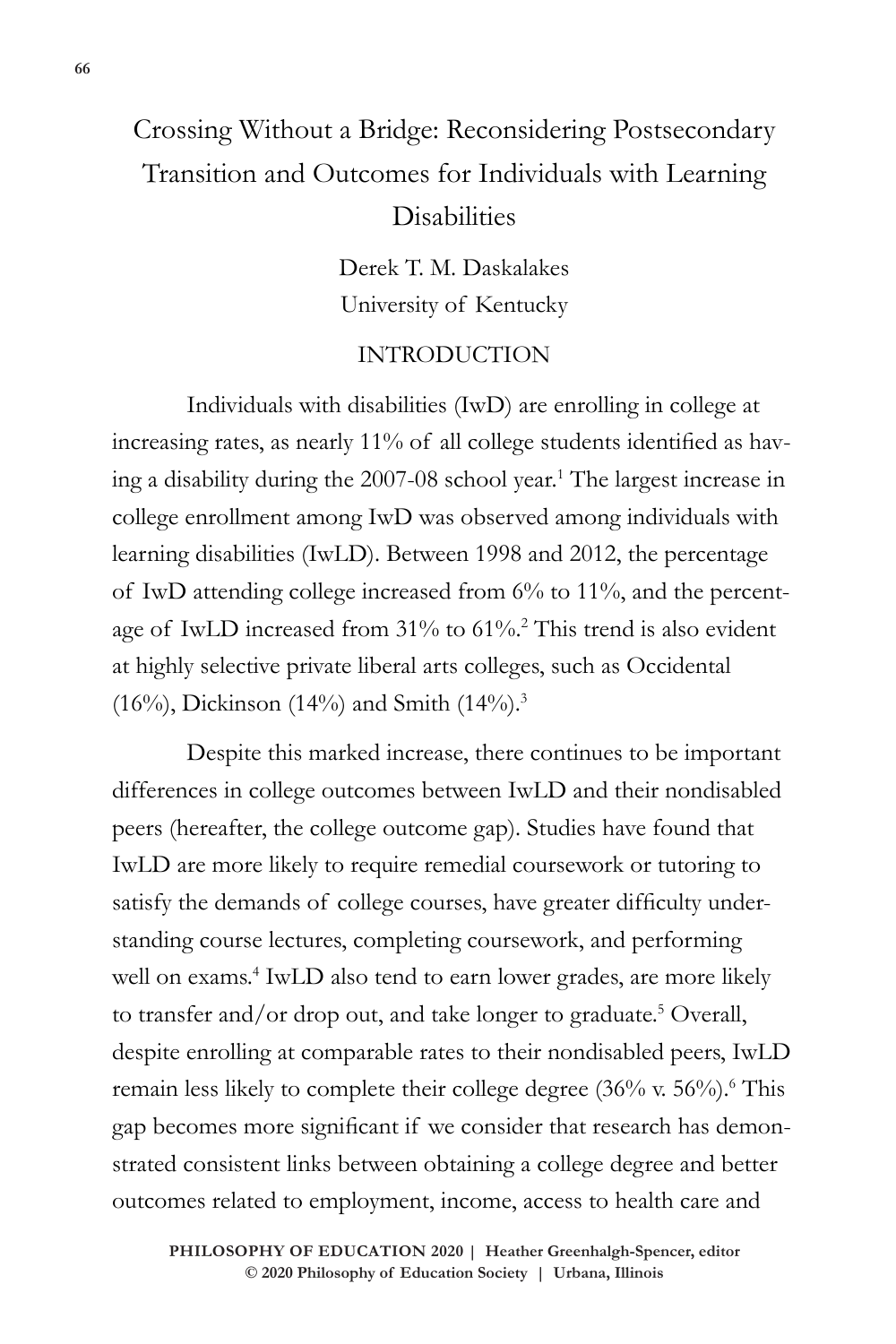social mobility.<sup>7</sup>

In this paper, I will attempt to problematize two areas of concern related to the college outcome gap. The first area is the general disconnect between the separate policy contexts that govern secondary and postsecondary education settings. This renders the college transition process what I will characterize as a 'bridgeless crossing' that an increasing number of IwLD attempt to traverse each year despite the lack of a dedicated bridge. The second area is the role of secondary special education practice in preparing IwLD to make this bridgeless crossing and achieve successful outcomes in college. I will use select aspects from the work of Michel Foucault in considering the role of alternative placements, practices and relationships in affecting the development of IwLD. I will argue that both points separately represent sources of barriers for IwLD transitioning to college, as well as collectively contribute toward the production and maintenance of the college outcome gap.

# EDUCATIONAL POLICY CONTEXTS AND DIFFERENCES

Secondary education settings are currently structured by the Every Student Succeeds Act (ESSA) of 2015. ESSA is the most recent iteration of the Elementary and Secondary Education Act (ESEA) of 1965, which has required schools to comply with increasingly rigorous assessment and accountability programming in exchange for federal funding.<sup>8</sup> Importantly, ESSA does not govern educational rights and protections for IwD in secondary education settings. Rather, the Individual with Disabilities Education Improvement Act (IDEIA) of 2004 structures American special education by requiring schools that receive federal funding to provide a free and appropriate public education in the least restrictive environment for all students, regardless of disability status. Furthermore, all students that qualify for special educa-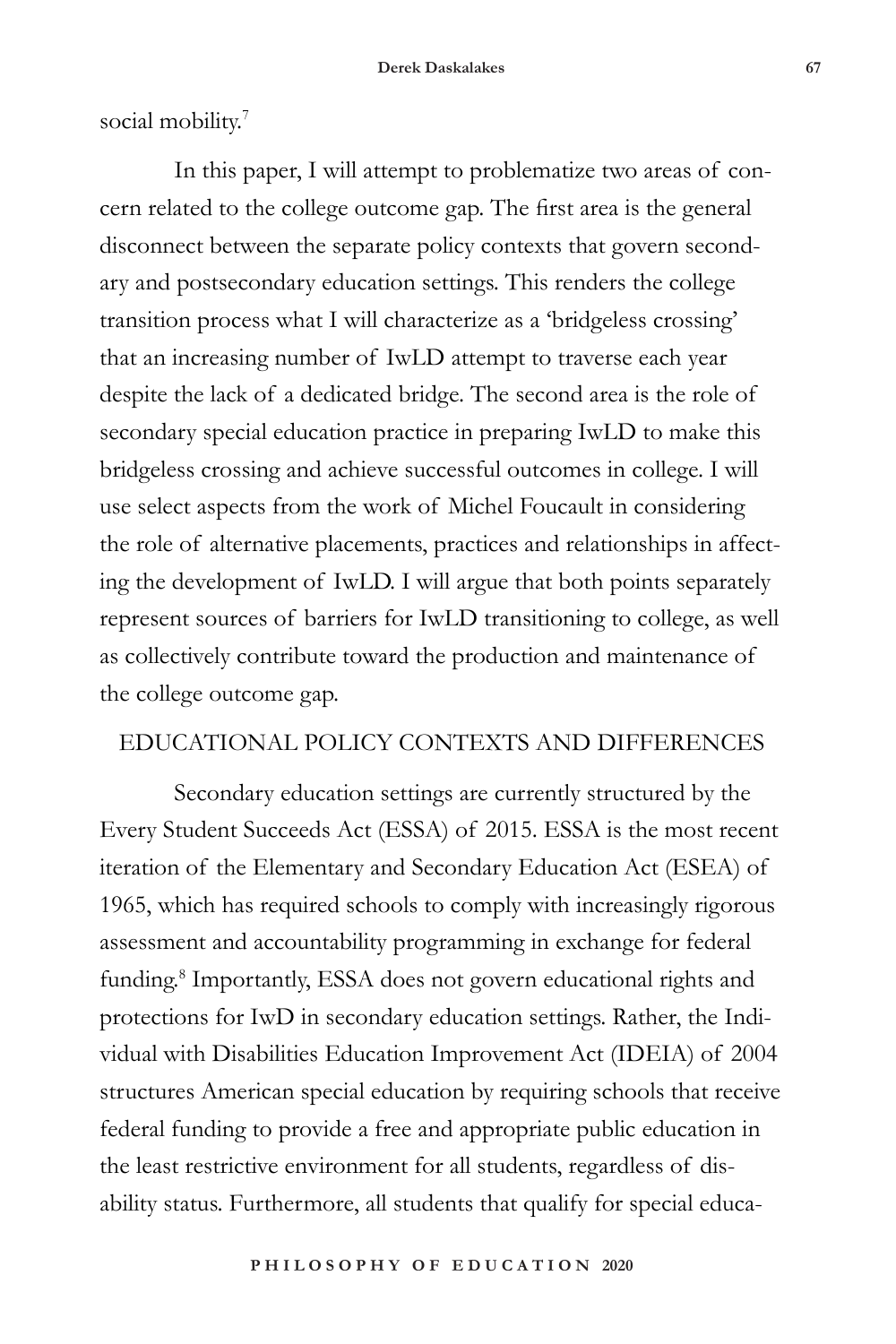tion services must also receive an Individualized Education Program (IEP), which amounts to a supplementary program that identifies student-specific learning and developmental needs aimed at facilitating participation in the general education curriculum and standardized assessments<sup>9</sup>

These policies combine to produce highly structured and routine-driven educational settings. Some defining features include class time (6 hours per day), class length (60 minutes), class size (25-30), frequency of assessment (weekly), minimal study time requirements  $(1-2$  hours per day) and adult supervision (constant). <sup>10</sup> Central to this structure is the policy-driven emphasis on the role of standardized assessments as the primary means of measuring student progress and outcomes. ESSA requires IwLD to participate in general education settings that are designed in both curricula and method to prepare students to be assessed through standardized assessments.12 Moreover, IEPs are designed to support the inclusion and participation of IwD within general education settings, curricula and assessments.<sup>13</sup> Educational support for IwLD is most commonly delivered via specialized personnel that monitors student development, as well as oversees the implementation of alternative services and settings. Taken together, secondary education policies require the inclusion of IwLD in all educational settings and assessments, while allowing for additional forms of structure, routine and supervision designed to facilitate academic outcomes.

Postsecondary education settings are governed by separate federal policies. Section 504 of the Rehabilitation Act of 1973 (hereafter, Section 504) and the Americans with Disabilities Act (ADA) of 1990 collectively apply to colleges.14 Section 504 establishes compliance standards related to school admissions, academic modification,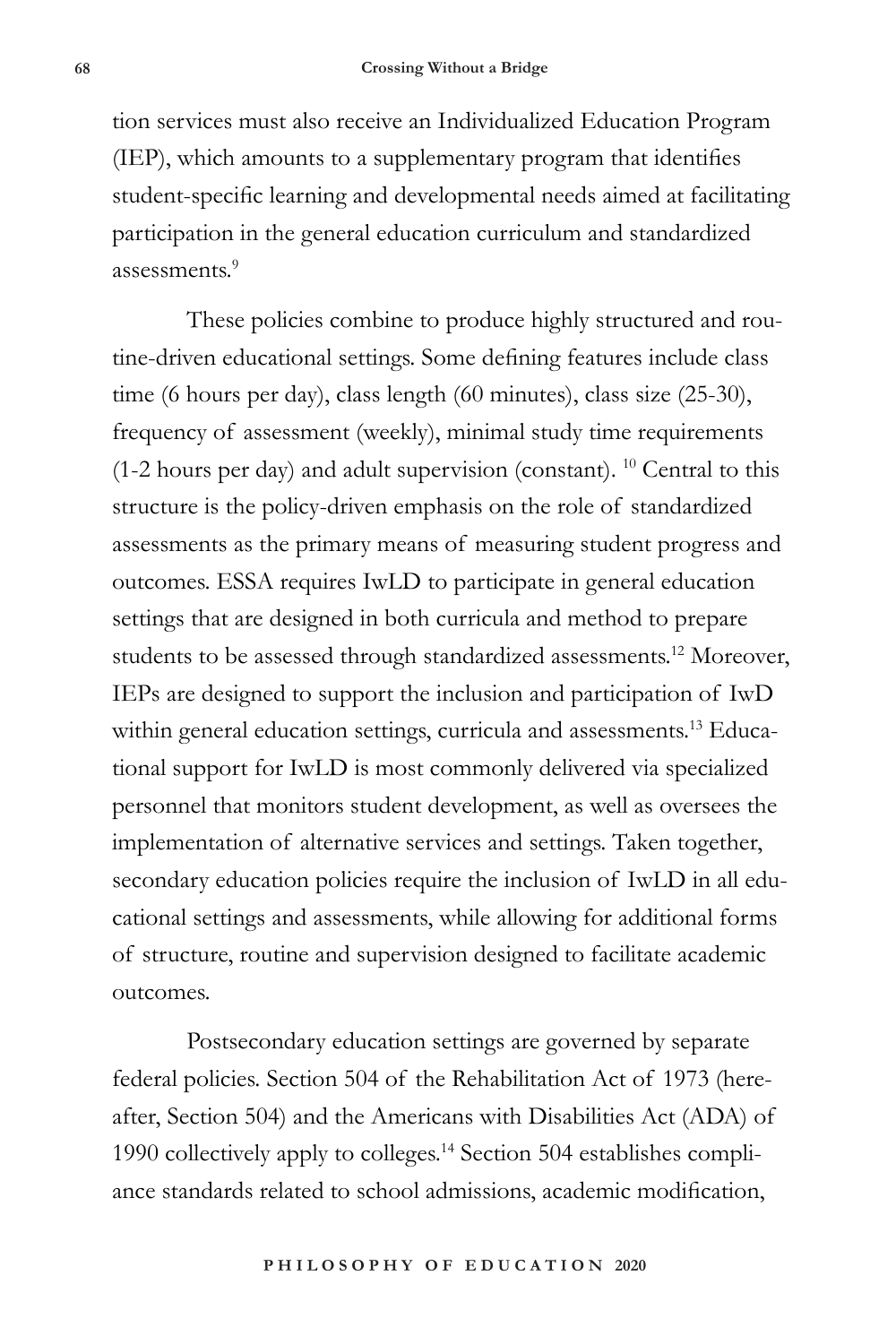student housing, and university employment practices so as to ensure that colleges that receive federal money are prohibited from offering programs and/or services that either by their design or practice serve to exclude or discriminate against individuals on the basis of disability status.15 The ADA extends these protections for IwD into the private sector by including mandates that apply to "places of public accommodations," which applies to institutions that do not receive federal funding.17 Notably, Section 504 and the ADA are civil rights legislation and are not explicitly designed to structure educational practices.<sup>18</sup> This represents an important difference from secondary education policies that are designed to promote and ensure student outcomes, whereas Section 504 and the ADA are designed to "ensure adults' access to higher education, but do not guarantee successful outcomes."19 In a practical sense, these differences effectively discontinue policy-based special education, which eliminates forms of structure and supervision that were available to IwLD in secondary education settings.

The policies that govern postsecondary education settings produce different forms of organization and practice. College settings typically feature important differences in class time (9-15 hours per week), class length (75-150 minutes), class size (up to 300), frequency of assessment (2-4 per semester), required study time (2 hours per 1 hour of class), and offer a far greater degree of freedom that requires students to self-manage their time.<sup>20</sup> The design and delivery of college courses often requires students to independently adhere to a syllabus that outlines course expectations, assignments, and meeting schedules.<sup>22</sup> Moreover, college courses often require students to complete more complex assignments that require students to implement advanced reading and writing skills over the span of a semester.<sup>23</sup>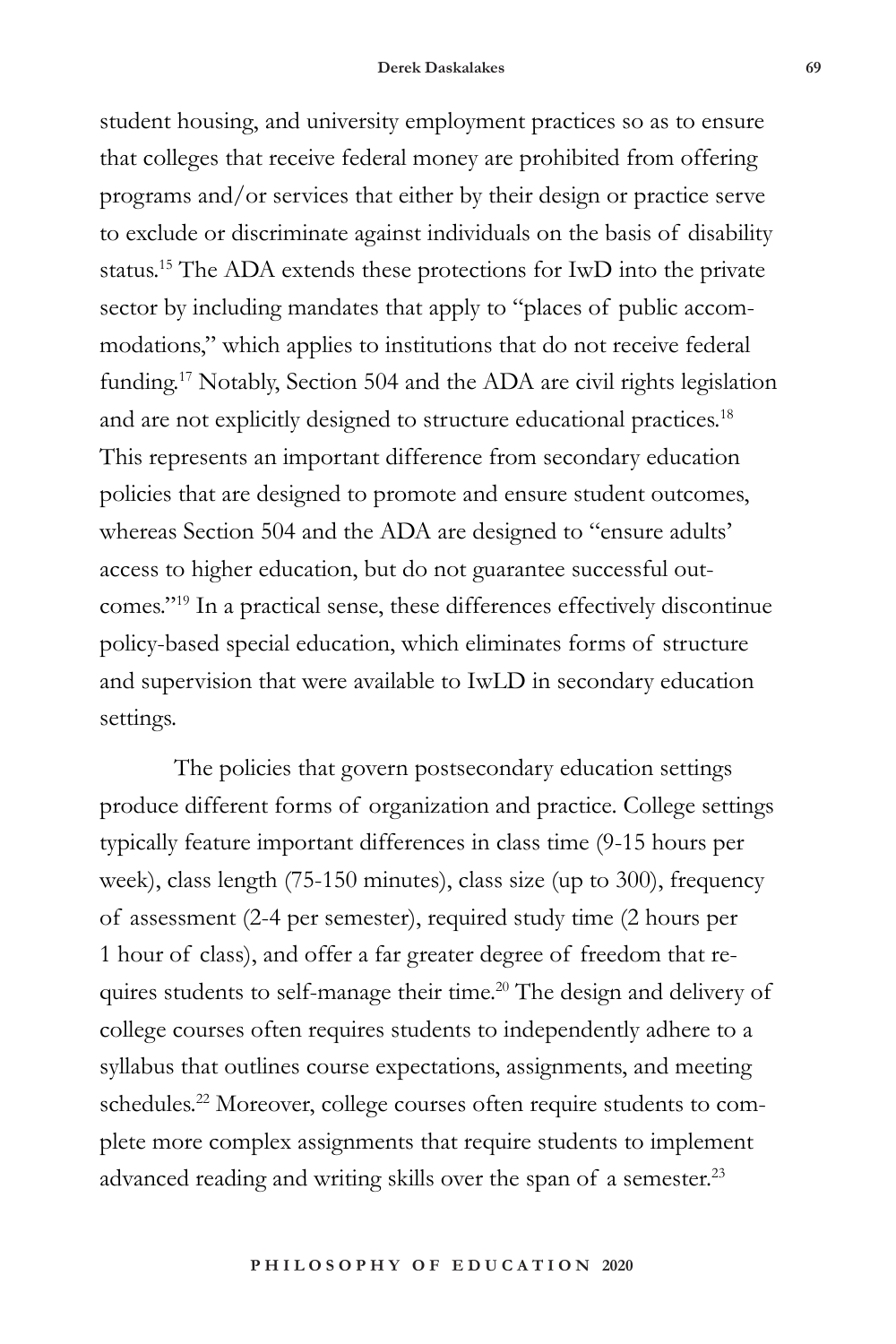Another important difference between these settings is the general shift in overall responsibility from the institution and its practitioners to the individual that requires IwLD to navigate their educational needs and rights in college. This places an emphasis on what scholarship has characterized as self-determination and self-advocacy skills. Broadly, self-determination refers to skills associated with decision making, problem solving, goal setting and attainment, and self-management. Self-advocacy refers to skills associated with the awareness of learning needs, legal rights, and institutional protocol and channels through which to pursue services and supports.<sup>24</sup> Notably, these represent skill areas that are highly supported by institutional personnel in secondary education settings, which requires IwLD to implement skills and competencies they did not need to develop prior to college.

My focus to this point has been to develop the role of education policy in producing the contextual and practical features that are important for IwLD in secondary and postsecondary education settings. That high school is different from college might rightly be considered a truism, or a simple product of common sense. While that logic is generally correct, I think it misses an important point concerning the college outcome gap, which is that policy does not produce anything resembling a bridge that might facilitate the transition to college for IwLD. It should be clear that the legal responsibilities placed on secondary education institutions are productive forms of organization and practice that are not implemented in postsecondary settings. This effectively removes the structure within which IwLD have been successful enough to be admitted to college. It might be argued that this point applies to all students that transition to college. I would respond that IwLD often have unique developmental needs that are not shared by all students, which were directly supported in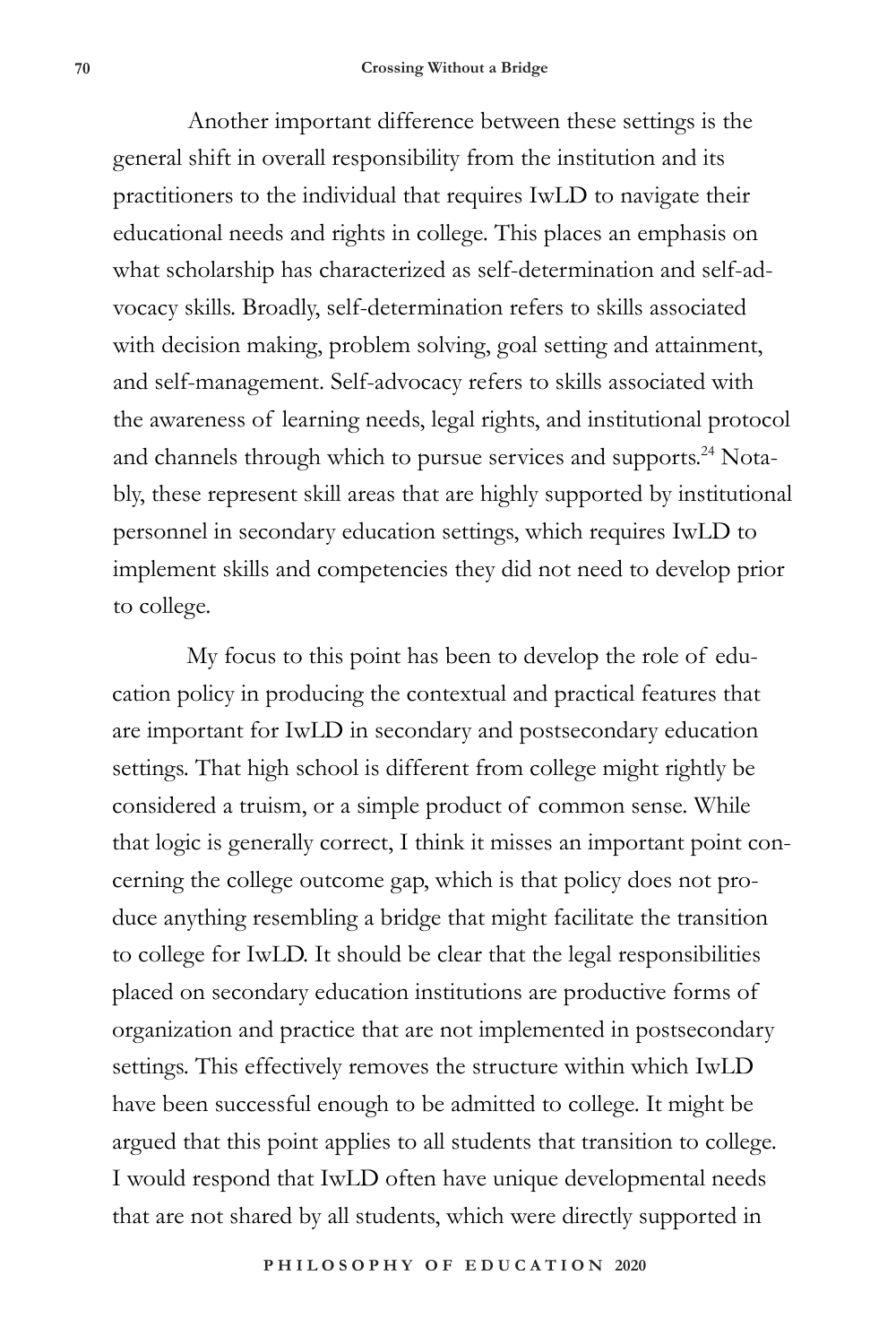secondary education settings. The general disconnect between secondary and postsecondary education policy renders college transition for IwLD a 'bridgeless crossing:' that is, a site of perpetual traversal despite the lack of a dedicated bridge. This point also serves to raise the question of the role of secondary special education practice in preparing IwLD to successfully make this crossing. In the following section, I will draw on the work of Michel Foucault in considering secondary special education practice as a potential barrier to successful outcomes in college for IwLD.

### FOUCAULT OVERVIEW

The work of Michel Foucault has been widely used as a framework for interrogating socio-cultural and institutional structures. Central to his analysis was the conceptualization of power/knowledge and discursive systems as co-extensive elements through which historically contingent norms governed the organization and operation of social and institutional life.26 He developed the split term 'power/knowledge' to conceptualize their entwined and co-generative function in establishing and maintaining discursive systems, which serve to disclose fields or domains of rationality that are productive of possible positions, perspectives, and modes of thought and behavior.<sup>28</sup> Discursive systems, for Foucault, are instantiated within discursive practices (or, 'technical ensembles') that take the form of formal systems of language and thought, as well as material modes of organization and practice.29 Such systems are observable in institutionalized disciplinary fields, such as medicine, psychiatry and education.

Discursive practices are designed to produce subjects that embody the normative standards that govern a particular domain of rationality. That is, they are not neutral phenomena, but rather actively take up the individual in order to produce a particular kind of sub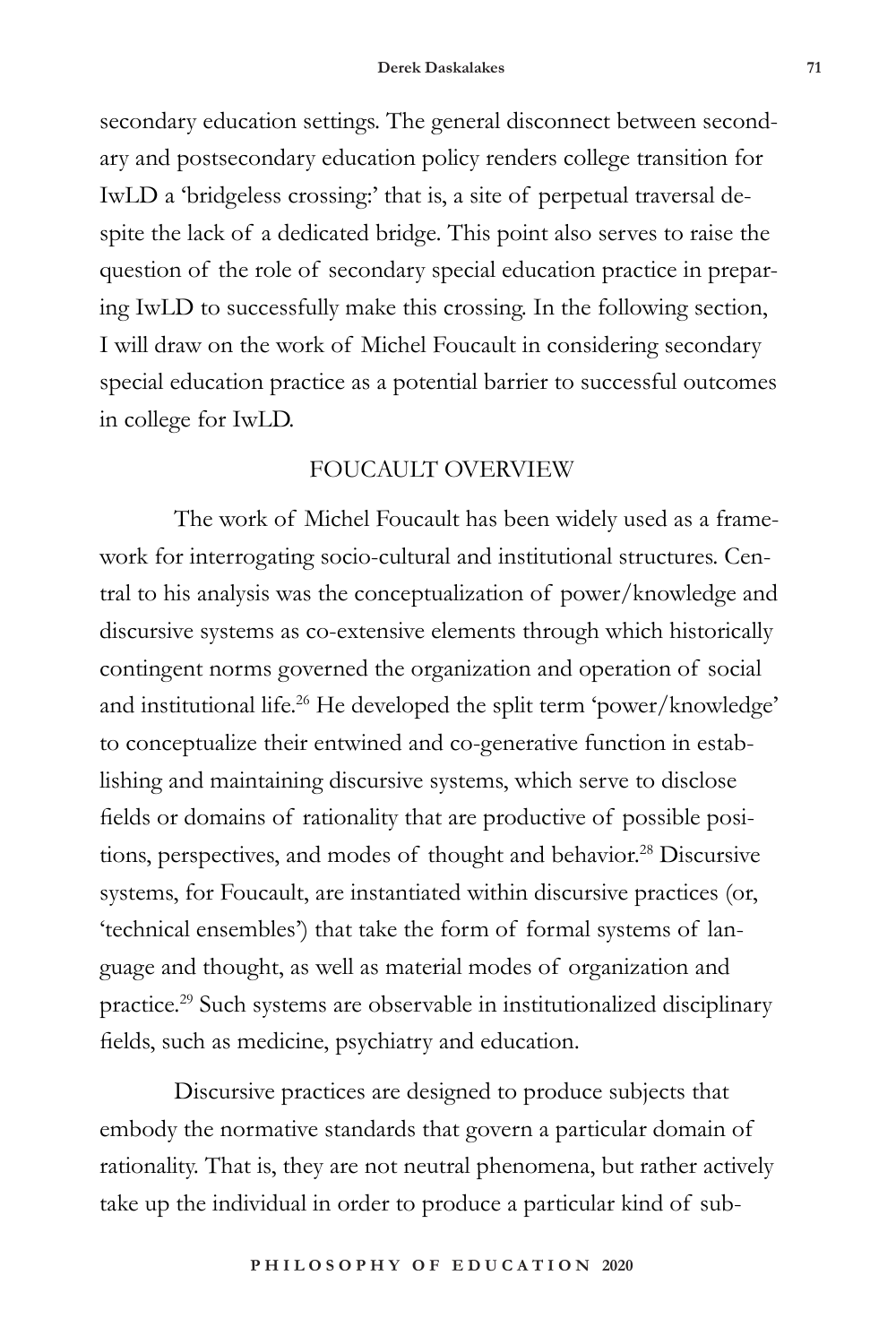ject.30 This is a process that Foucault termed 'normalization,' which he identified as the primary way that power/knowledge proliferated and was exercised in social and institutional life.<sup>31</sup> To achieve this, discursive practices were directed on and through the body in what Foucault termed 'disciplinary techniques,' which held a dual function within the context of the general process of normalization.<sup>32</sup> First, they functioned to individuate, evaluate and situate individuals within an existing domain of rationality. Second, they functioned to penalize and correct individuals that did not embody performative standards. Taken together, disciplinary techniques represent both "regulatory and corrective mechanisms" that cooperatively function in the normalization of individuals and populations.<sup>33</sup> Notably, both of these functions suggest that individuals can be subject to different forms of organization and practice depending on how they are evaluated and situated within a given socio-institutional domain (i.e. education).

The process and product of normalization as effected through disciplinary techniques centers on Foucault's conception of the subject. A defining aspect of Foucault's work is his resistance to positing a "general theory of the subject."34 The Foucauldian subject is "not a substance" that exists prior to or in distinction from discursive practices that subsequently act upon it, but rather "it is a form" that is both intelligible and performed within a given historical and material context.35 Disciplinary techniques are a central way that he understood existing domains of rationality to work on and through people in the production of a certain historically and socio-culturally contingent range of subjectivities. That is, particular subject positions become "thinkable and livable" only within the context of a discursive system that discloses and locates such possibilities.<sup>36</sup> A normalized subject is forged through their ongoing participation in discursive practices that are designed to make them trained, pliable, manipulable and docile.<sup>37</sup>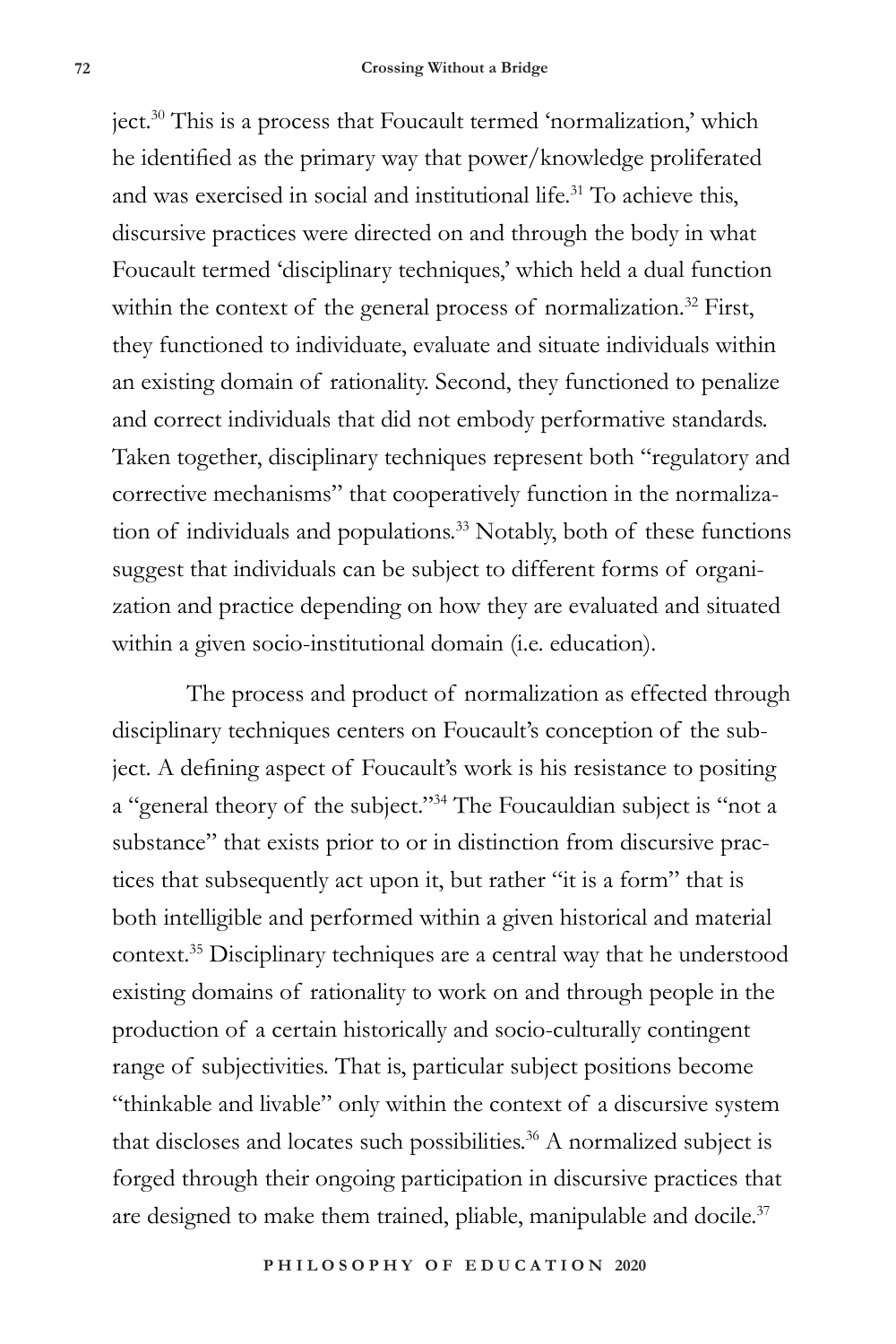# FOUCAULT AND SECONDARY SPECIAL EDUCATION

Schools, for Foucault, are similar to other institutions in that they function as sites of normalization; this is evidenced in two related ways. First, schools are designed to produce homogenized student populations through the ongoing implementation of disciplinary techniques designed to condition students to internalize and reproduce institutional norms in material practices and behaviors. Second, the normalizing function of schools also serves to identify deviations to be targeted for correction. In being evaluated and hierarchized within schools, students are codified as a 'type' and subjected to placements and practices marked by differences in value.<sup>38</sup> My analysis will seek to situate current special education practice within Foucault's analysis of schools, with a particular emphasis on how this might affect the normalization of IwLD within secondary education settings.

Secondary education policy can be read to establish and facilitate normalizing practices that closely resemble those identified by Foucault. These practices derive from the establishment of State-wide standards of performance that govern the evaluation of all students and are discernible in several ways. First, the organization of students by age and grade level connotes specific structural expectations regarding student behavior and performance.<sup>39</sup> Second, the organization of both modern classrooms and school buildings function to produce distinct and collective "spaces of surveillance and examination."40 Third, the periodized structure and flow of a school day is characterized by "ritualized behaviors and heavily bureaucratized practices," which further serves to enable ongoing and continuous opportunities for evaluation.<sup>41</sup> Each of these aspects of school organization and practice are linked through their collective contribution towards standardized assessments. That is, they separately represent sites of

**P H I L O S O P H Y O F E D U C A T I O N 2020**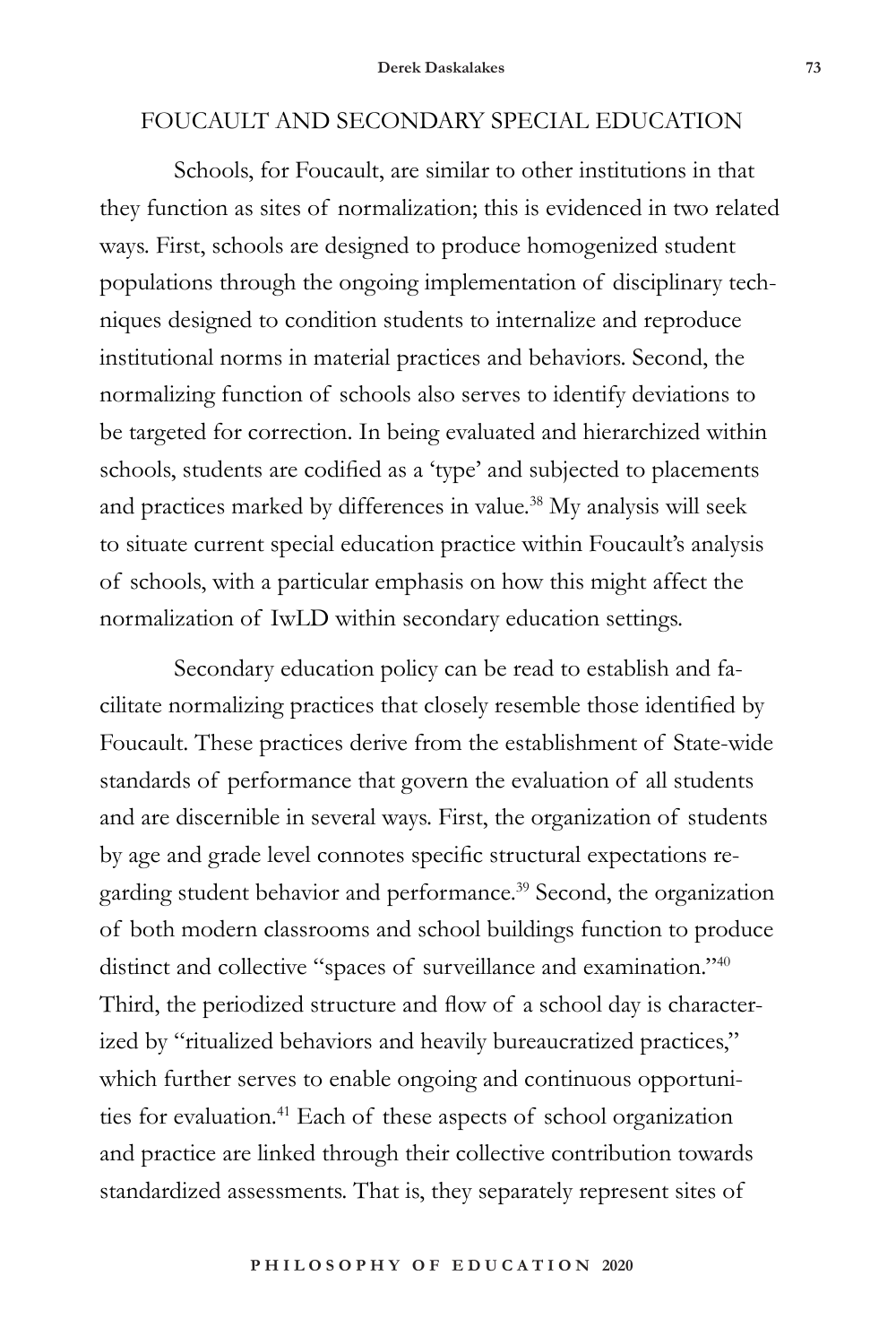micro-assessment that aggregately effect a culture of normalization that culminates in a cumulative assessment. The outcomes of these processes are then preserved in the form of a network of documentation that serves to fix students in their truth, in their essential nature, as they have been evaluated and situated within a particular domain of rationality.42

In a Foucauldian sense, these forms of organization and practice place students in a state of ongoing visibility and evaluation and their aim is two-fold. First, they represent a constant policing and reinforcement of the normative standard through the positioning of means of surveillance in the form of material organization and strategic placement of technology and school personnel. That is, the seemingly distinct places and people that comprise a contemporary school function holistically in the sense of a general process of teaching and discipline.<sup>43</sup> Second, they function as a means of identifying deviations from the standard of normality, which engages schools in what Baker has characterized as "the hunt for disability."<sup>44</sup> It is this second function that discloses the possibility of special education, which simultaneously constructs subject positions characterized by differences in value and licenses corrective disciplinary techniques.

Special education practices function to construct and differentially position IwLD within the context of a contemporary school. First, once identified with a disability, a student is rendered a "subject that can be acted upon" and prescribed alternative placements and practices aimed at remediation.45 Second, special education practice is a public designation that is discernable to both educators and student peer groups. As a result, IwLD are subjected to multiplied forms of institutional surveillance and supervision and marked in relation to their social peers. Specifically, IwLD are situated in a pejorative and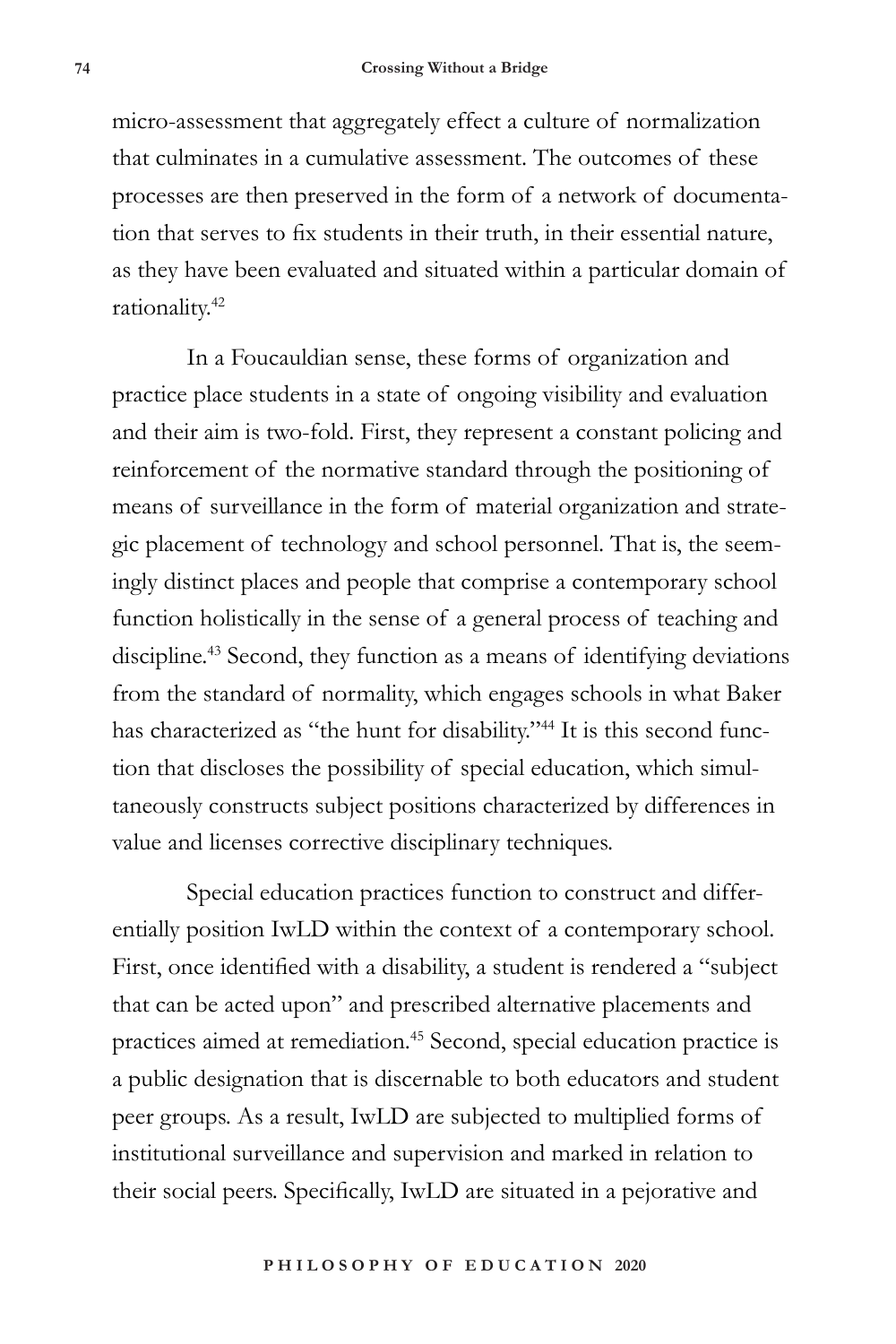#### **Derek Daskalakes 75**

marginalized subject position that connotes a sense of abnormality through the implementation of alternative placements, practices and relationships that cross academic and social boundaries. That is, IwLD are constructed as subjects and situated with a domain of rationality in a way that connotes a particular identity and relation to places and social others.<sup>46</sup> Considered together, the normalization of IwLD is differentiated from their nondisabled peers because it occurs from a distinct subject position that connotes differences in ability and value. That is, IwLD are normalized relative to their academic and social positioning within a school.

This point carries potentially significant consequences for the normalization of IwLD. In one sense, the construction and placement of the subject position occupied by IwLD is an effect of power/ knowledge relations that produce and maintain discursive systems that govern contemporary schools. In another sense, IwLD are encouraged to internalize and replicate institutional norms, or enact a form of "autocolonization" in which the individual assumes the role of external disciplinary techniques.47 It is this aspect of normalization that may be different for IwLD because their development occurs from a position of abnormality. In particular, this development may be productive of unique institutional competencies, by which I mean awarenesses, skills and strategies that are developed in relation to their subject positioning and deployed across school settings and relationships. Put plainly, I am suggesting that there is a hidden curriculum enforced via secondary special education practices that train IwLD to think, see and act in relation to a specific institutionalized subject position.

Here I will attempt to provisionally develop what I mean by institutional competencies by offering examples and contexts in which they may be discernible. Awarenesses represent an institutional at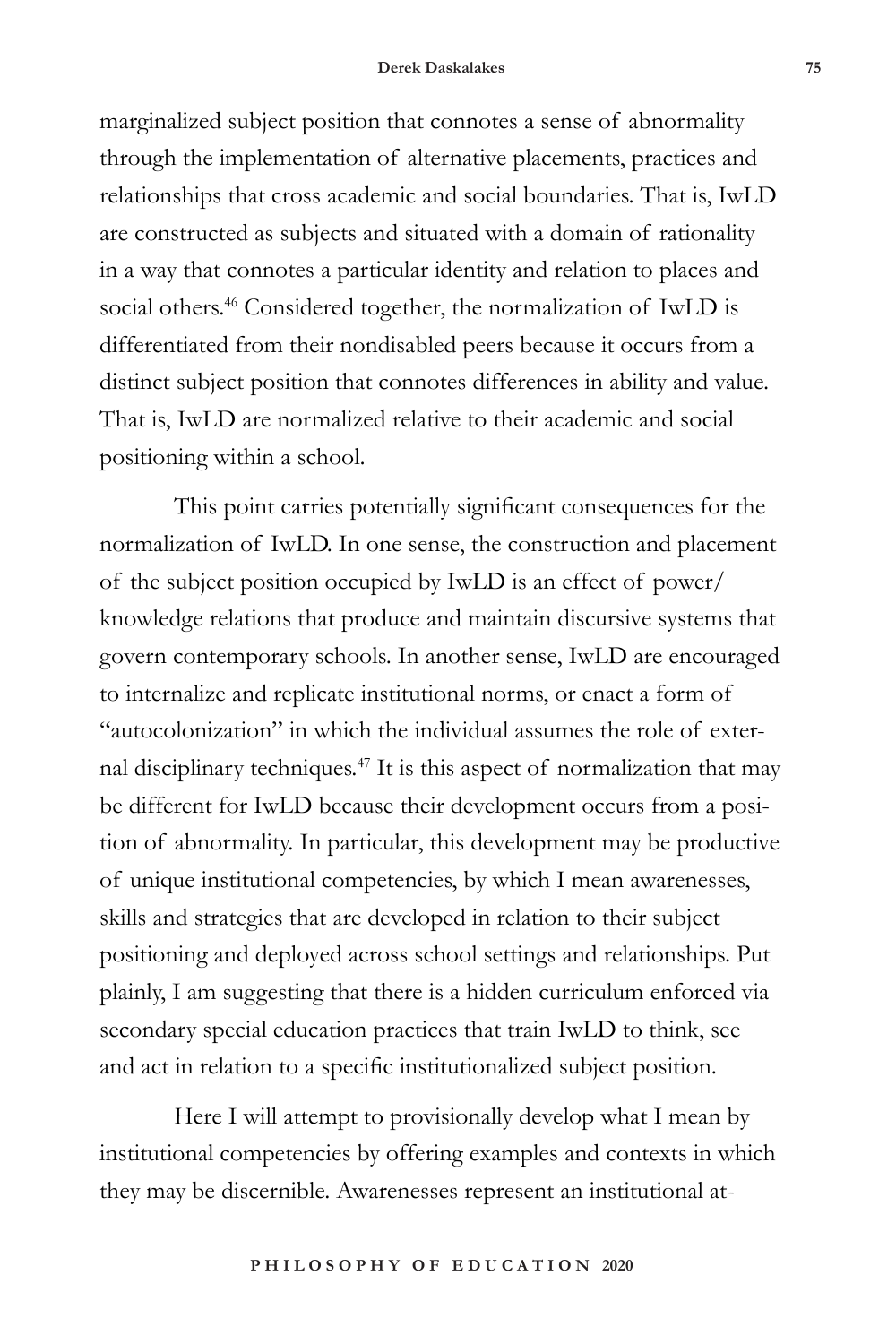tunement in which IwLD perceive the valuative significance bound up with educational labeling and the alternative practices that flow from it. These can inform how students reflexively understand themselves, as well as their relationships with peers and teachers. Skills represent forms of interaction and non-interaction in the sense of what to do and what not to do across educational settings. Possible examples include how IwLD orient and comport themselves within different types of classrooms that may be comprised of peers and teachers of various social and institutional status. Strategies represent the combination of context-specific awarenesses and skills that inform modes of comportment that IwLD deploy across educational settings. These may inform how IwLD strategically navigate both general and special education settings that are comprised of peers and personnel of various social and institutional status. Considered together, institutional competencies denote the aggregation of social attunements and performances as they are structured and normalized within secondary education settings. I have argued that IwLD are differentially positioned within schools, which is productive of a differential normalization that includes the development of unique institutional competencies that are not shared by their non-disabled peers. Moreover, these competencies may not be recognized by school personnel, nor accounted for within policy that governs educational practice and curricula.

If correct, this can affect transition for IwLD to postsecondary institutions that are organized and operated according to different policies. Specifically, the constructed and marginalized subject position that determined the normalization of IwLD in secondary education settings no longer exists in college. That is, the alternative placements, practices and relationships are no longer enforced by the institution in a way that would mark and differentially position IwLD. A further consequence is that the institutional competencies that IwLD de-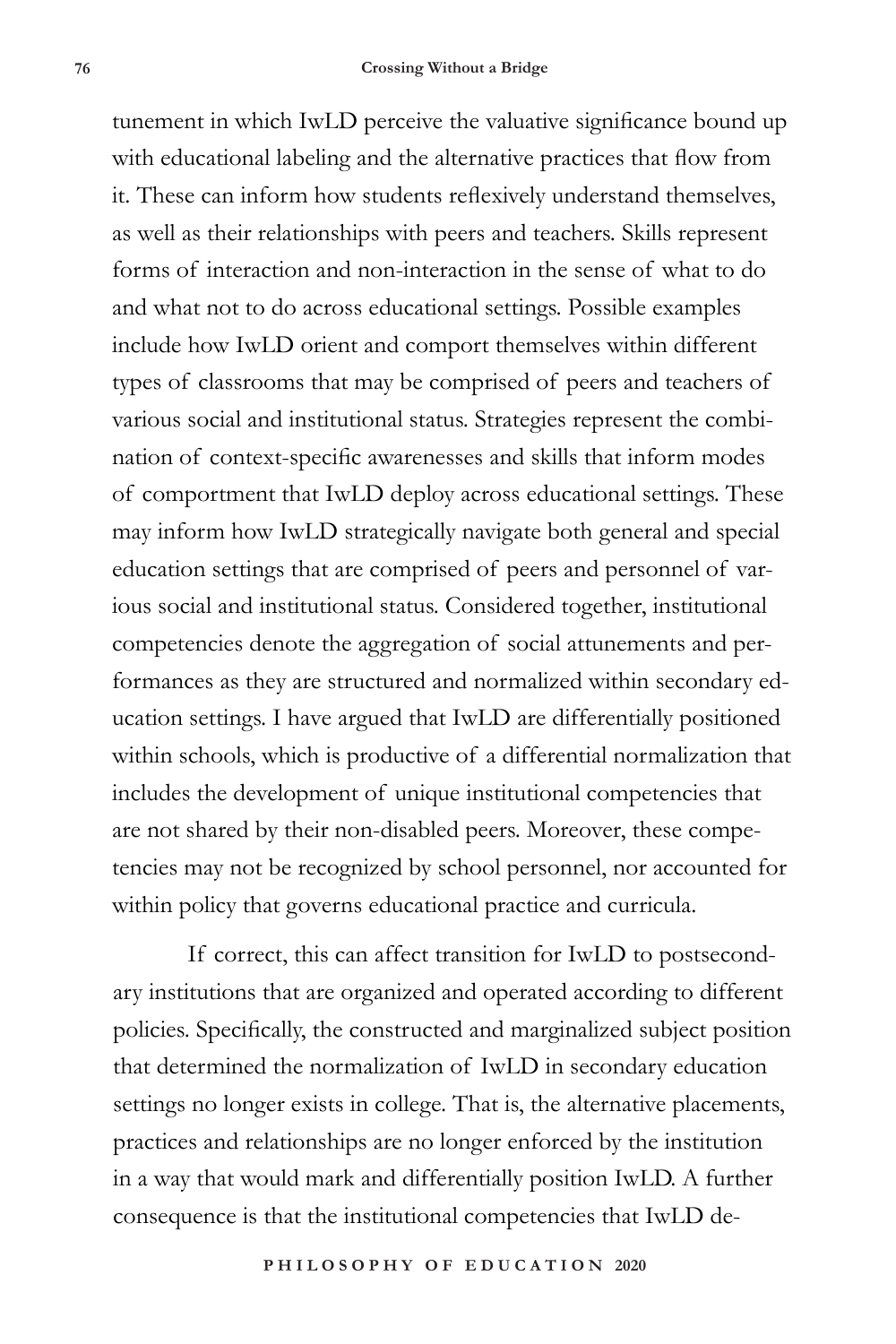ployed toward successful outcomes in secondary settings may no longer be effective in college. That is, the awarenesses, skills and strategies that were developed and deployed from a marginalized position to navigate settings and people of various social and institutional status in secondary settings may not facilitate similar outcomes in college. Put another way, the hidden curriculum that trained IwLD to be successful students in K-12 settings may not transition effectively to college because the institutional structures and conditions of success have changed.

## **CONCLUSION**

In conclusion, I have attempted to problematize two related areas in relation to the existing college outcome gap. First, current educational policy that separately governs secondary and postsecondary institutions are productive of radically different practical and legal contexts that can affect the outcomes of IwLD. I have characterized this context as a 'bridgeless crossing,' which is meant to connote a sense in which it represents a point of continual traversal despite the lack of a policy-based bridge that would facilitate this process for IwLD. Second, the work of Foucault was used to argue that secondary special education practices function to construct IwLD within a marginalized subject position from which they are differentially normalized, which includes the development and deployment of unique institutional competencies. Taken together, I have argued that both points contribute to the production and maintenance of the existing college outcome gap.

I think both areas function together to make the college transition process difficult for IwLD in unique ways. The legal and practical structure of secondary education is designed to facilitate student development and achievement outcomes in narrowly prescribed areas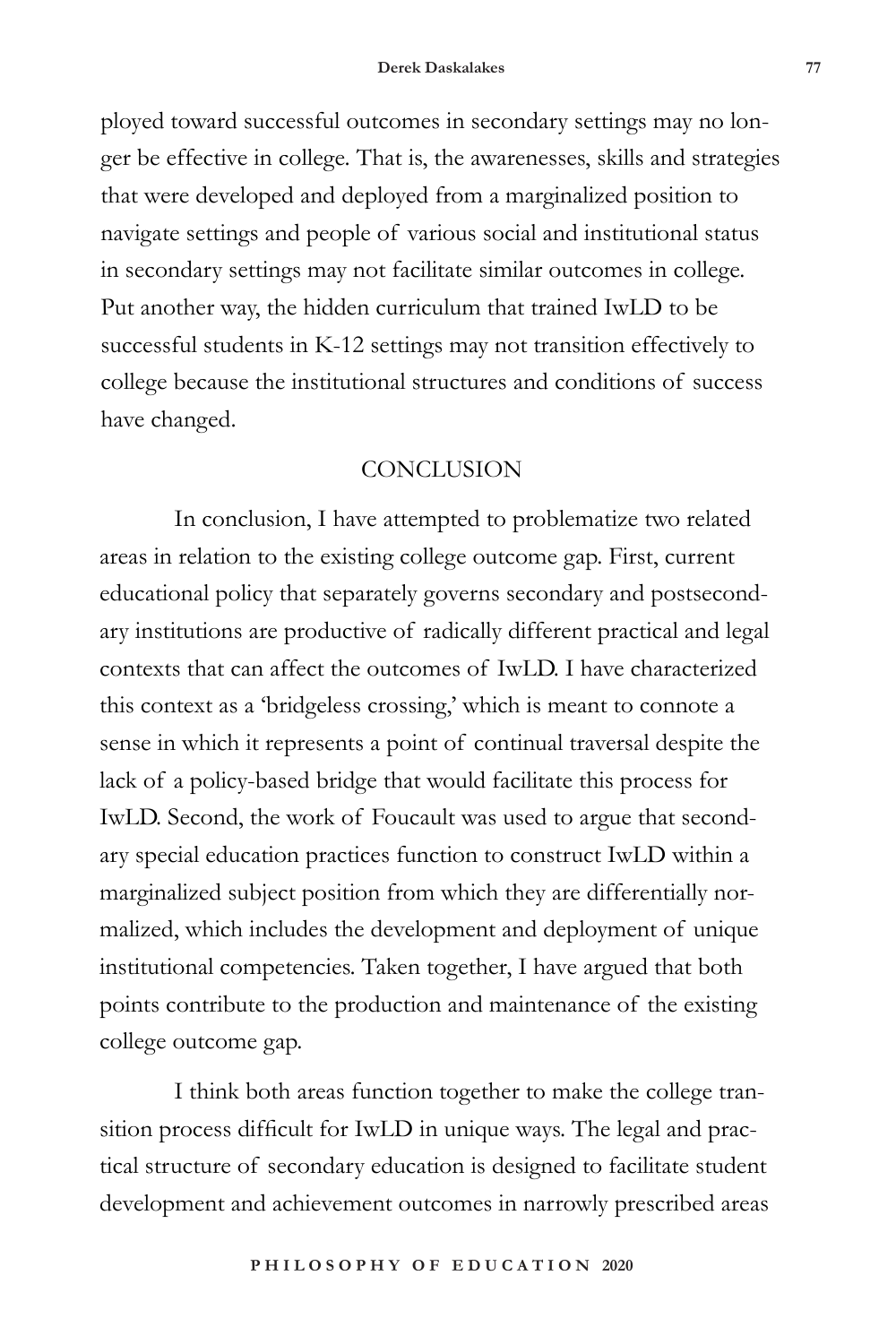(e.g., standardized assessments), which arguably does not include the practical knowledge and experience required to navigate environments and relationships in college settings. I have noted already that transition to a postsecondary policy context effectively removes the legal and practical structure in which IwLD were successful enough to gain admission to college. Moreover, it effectively removes the institutionalized subject position from which IwLD have learned to orient and comport themselves within a school. The significance of this change is amplified by considering that IwLD potentially develop unique institutional competencies that facilitated successful outcomes in secondary education settings that are rendered obsolete and/or ineffective in postsecondary settings. That is, the removal of an institutionalized subject position (e.g., IwLD) alters how colleges evaluate and engage with such students which, by extension, alters how such students must comport themselves to achieve successful outcomes. Taken together, the institutional structures that IwLD have learned to successfully navigate from a marginalized position in secondary education settings radically changes when they transition to college. Specifically, the relationship between institutional positioning and competency have both been changed as they concern IwLD. Collectively, these points suggest that the policy disconnect and secondary special education practices represent an aggregate source of barriers to successful college outcomes for IwLD.

If accepted, my position might contribute toward the development of scholarship and policy that address college transition for students with disabilities. Scholars might give greater attention to the materiality of schooling as it is effected through education policy that concerns students with special needs: that is, the material arrangements and practices that inform sociological dimensions of education that are often omitted from the conceptualization of student devel-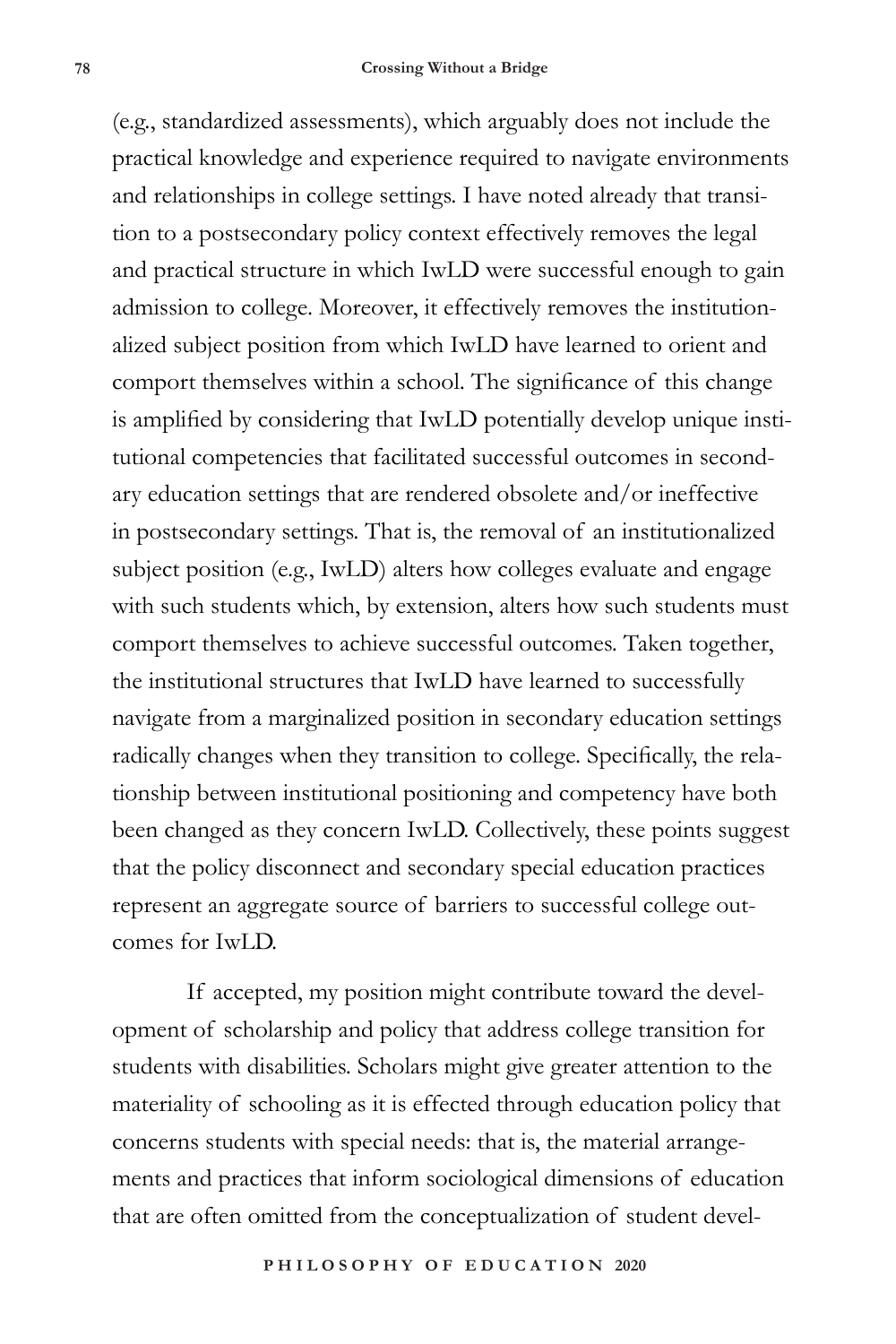#### **Derek Daskalakes 79**

opment and college preparedness. In particular, empirical research concerning how special education practices differentially position and normalize students with disabilities would be valuable in fleshing out the position developed here. Furthermore, it would contribute toward nuancing our understanding of how students with disabilities are affected by policy-based environments and practices as it concerns the college outcome gap.

Scholarship along these lines may facilitate a reconsideration of policy that governs the role of special education practice in differentially positioning students with special needs in secondary settings: in particular, the use of pre-established standards of age-appropriate student performance as the primary mechanism through which the identification of IwLD and their subsequent remediation is mobilized and effected.48 In a Foucauldian sense, such standards function to ascribe value to human difference, thereby delineating the "external frontier of the abnormal" that constructs and positions IwLD within an educational institution.49 Reconsidering how institutions interpret and act upon human variation might contribute toward transforming current practice and, by extension, affect what I have argued to be the differential positioning and development of IwLD.

<sup>1</sup> Lynn Koch, Ketevan Mamiseishvili, and Melissa Wilkins, "Postsecondary Integration and Persistence: A Comparison of Students with Persistence: A Comparison of Students with Psychiatric Disabilities to Students with Learning Disabilities/Attention Deficit Disorders," *Rehabilitation Research, Policy, and Education* 30, no. 3 (2016): 259-275.

<sup>2</sup> Wen Zeng, Song Ju, and Casey Hord, "A Literature Review of Academic Interventions for College Students with Learning Disabilities," *Learning Disability Quarterly* 41, no. 3 (2018): 159-169.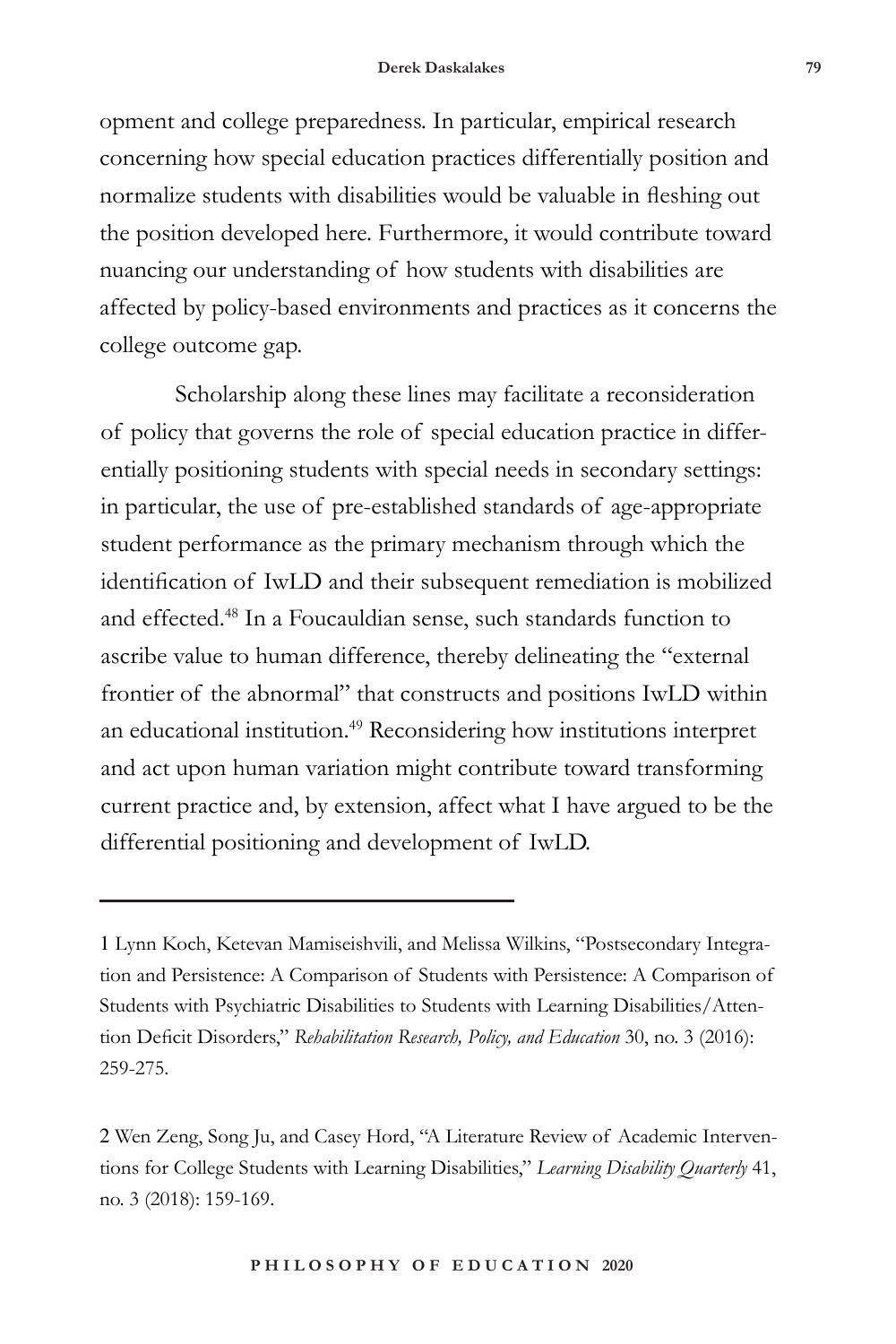3 Robert Weis, Celeste Erickson, and Christina Till, "When Average Is Not Good Enough: Students with Learning Disabilities at Selective, Private Colleges," *Journal of Learning Disabilities* 50, no. 6 (2017): 684-700.

4 Robert Weis, Emily Dean, and Karen Osborne, "Accommodation Decisions Making for Postsecondary Students with Learning Disabilities: Individually Tailored or One Size Fits All?" *Journal of Learning Disabilities* 49, no. 5 (2016): 484 –498.

5 Alison May and C. Addison Stone, "Stereotypes of Individuals with Learning Disabilities: Views of College Students with and without Learning Disabilities," *Journal of Learning Disabilities* 43, no. 6 (2010): 483-499.

6 Weis, Erickson, and Till, "When Average Is Not Good Enough," 684-700.

7 Koch, Mamiseishvili, and Wilkins, "Postsecondary Integration and Persistence," 259-275.

8 Rud Turnbull, Nancy Huerta, and Matthew Stowe, *What Every Teacher Should Know About The Individuals with Disabilities Education Act as Amended in 2004*, 2nd ed. (New York: Pearson, 2009).

9 Turnbull, Huerta, and Stowe, *What Every Teacher Should Know*.

10 Sharon Field, Mary Sarver, and Stan Shaw, "Self-Determination: A Key to Success in Postsecondary Education for Students with Learning Disabilities," *Remedial and Special Education* 24, no. 6 (2003): 339-349; Elizabeth Hamblet, *From High School to College: Steps to Success for Students with Disabilities* (Arlington, VA: Council for Exceptional Children, 2017).

11 Turnbull, Huerta, and Stowe, *What Every Teacher Should Know.*

12 Turnbull, Huerta, and Stowe, *What Every Teacher Should Know* .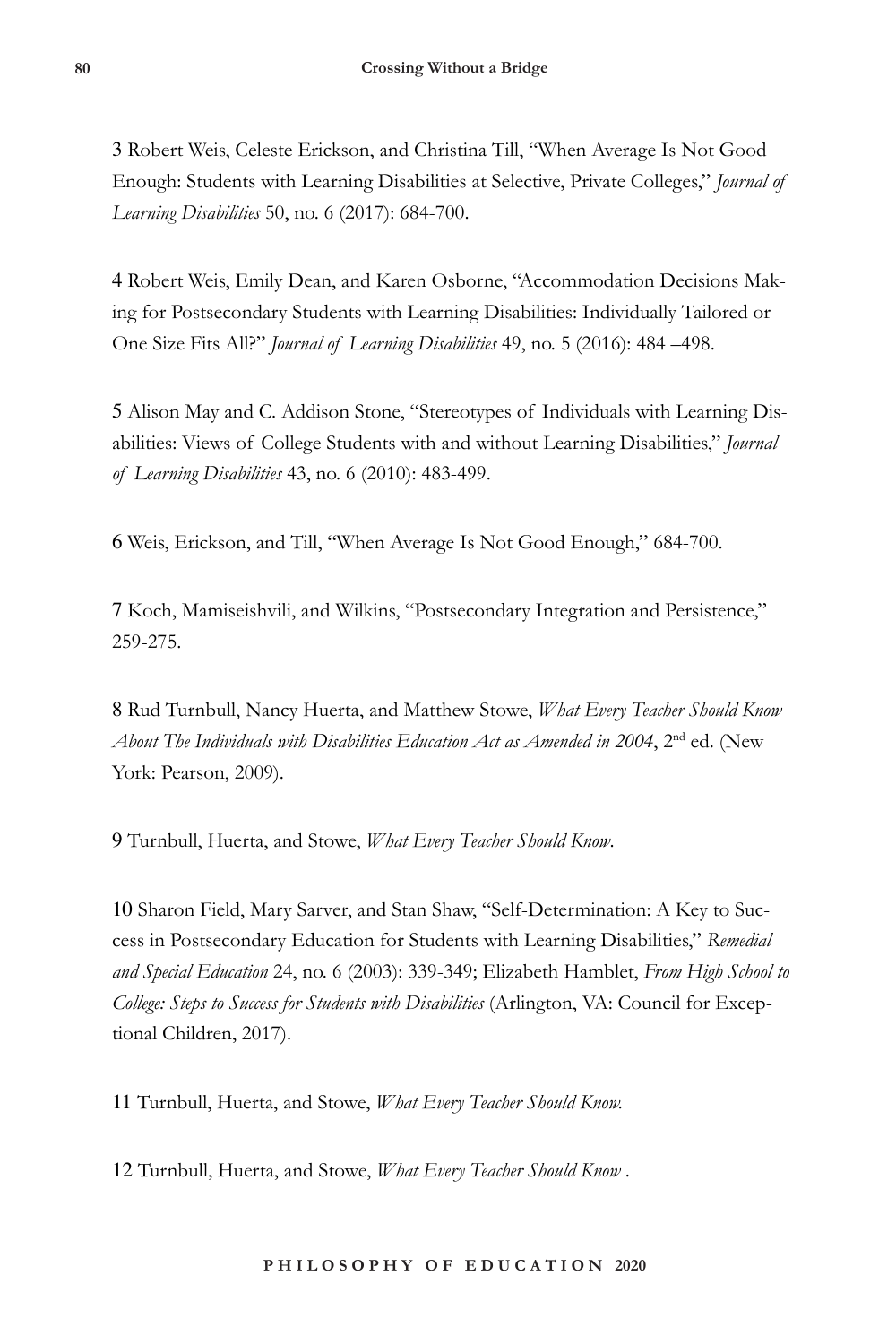13 Suzanne Eckes and Theresa Ochoa, "Students with Disabilities: Transitioning from High School to Higher Education," *American Secondary Education* 33, no. 3 (2005): 6-20.

14 Eckes and Ochoa, "Transitioning from High School to Higher Education," 6-20; Antonis Katsiyannis, Dalun Zhang, Leena Landmark, and Anne Reber, "Postsecondary Education for Individuals with Disabilities: Legal and Practice Considerations," *Journal of Disability Policy Studies* 20, no. 1 (2009): 35-45.

15 Stephen Thomas, "College Students and Disability Law," *The Journal of Special Education* 33, no. 4 (2000): 249.

16 Eckes and Ochoa, "Transitioning from High School to Higher Education," 6-20.

17 Weis, Dean, and Osborne, "Accommodation Decisions Making for Postsecondary Students," 484.

18 Field, Sarver, and Shaw, "Self-Determination," 339-349; Hamblet, *From High School to College.*

19 Hamblet, *From High School to College.* 

20 Hamblet.

21 Hamblet.

22 Hamblet; May and Stone, "Stereotypes of Individuals with Learning Disabilities," 483-499.

23 Hubert Dreyfus and Paul Rabinow, *Michel Foucault: Beyond Structuralism and Hermeneutics* (The University of Chicago Press, 1982); Michel Foucault, *The History of Sexuality – Volume 1: An Introduction*, trans. R. Hurley (New York: Vintage Books, 1978).

24 Foucault, *The History of Sexuality*.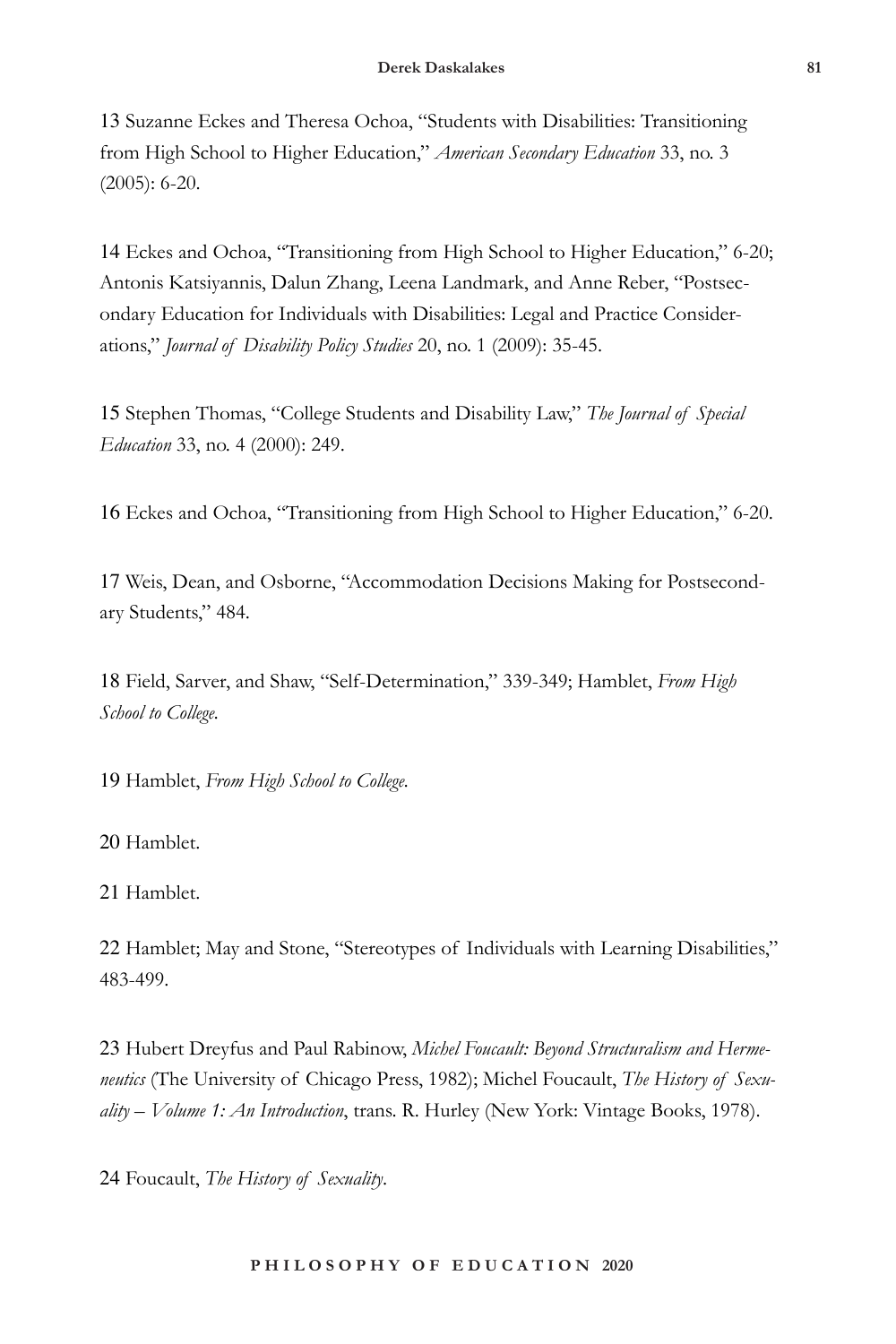25 Michel Foucault, "Technologies of the Self," in *The Essential Works of Michel Foucault 1954-1984, Volume 1 – Ethics, Subjectivity and Truth*, ed. P. Rabinow (New York: The New Press, 1997).

26 Elizabeth Grosz, *Volatile Bodies: Toward a Corporeal Feminism* (Bloomington: Indiana University Press, 1994).

27 Neve Gordon, "Foucault's Subject: An Ontological Reading," *Polity* 31, no. 3 (1999): 395-414.

28 Michel Foucault, *Discipline and Punish: The Birth of the Prison*, trans. A. Sheridan (New York: Vintage Books, 1977).

29 Foucault, *The History of Sexuality*, 144.

30 Gordon, "Foucault's Subject," 396.

31 Michel Foucault, "The Ethics of the Concern for the Self as a Practice of Freedom," in *The Essential Works of Michel Foucault 1954-1984, Volume 1 – Ethics, Subjectivity and Truth*, ed. P. Rabinow (New York: The New Press, 1997), 290-1.

32 Scott Yates, "Truth, Power, and Ethics in Care Services for People with Learning Difficulties," in *Foucault and the Government of Disability*, ed. S. Tremain (Ann Arbor: University of Michigan Press, 2015), 69.

33 Steven Lukes, *Power: A Radical View*, 2nd Edition (New York: Palgrave Macmillan, 2005).

34 Foucault, *Discipline and Punish.* 

35 Susan Baglieri, Lynne Bejoian, Alicia Broderick, David Connor, and Jan Valle, "Reclaiming 'Inclusive Education' Toward Cohesion in Educational Reform: Disability Studies Unravels the Myth of the Normal Child," *Teachers College Record* 113, no. 10 (2011): 2122– 2154.